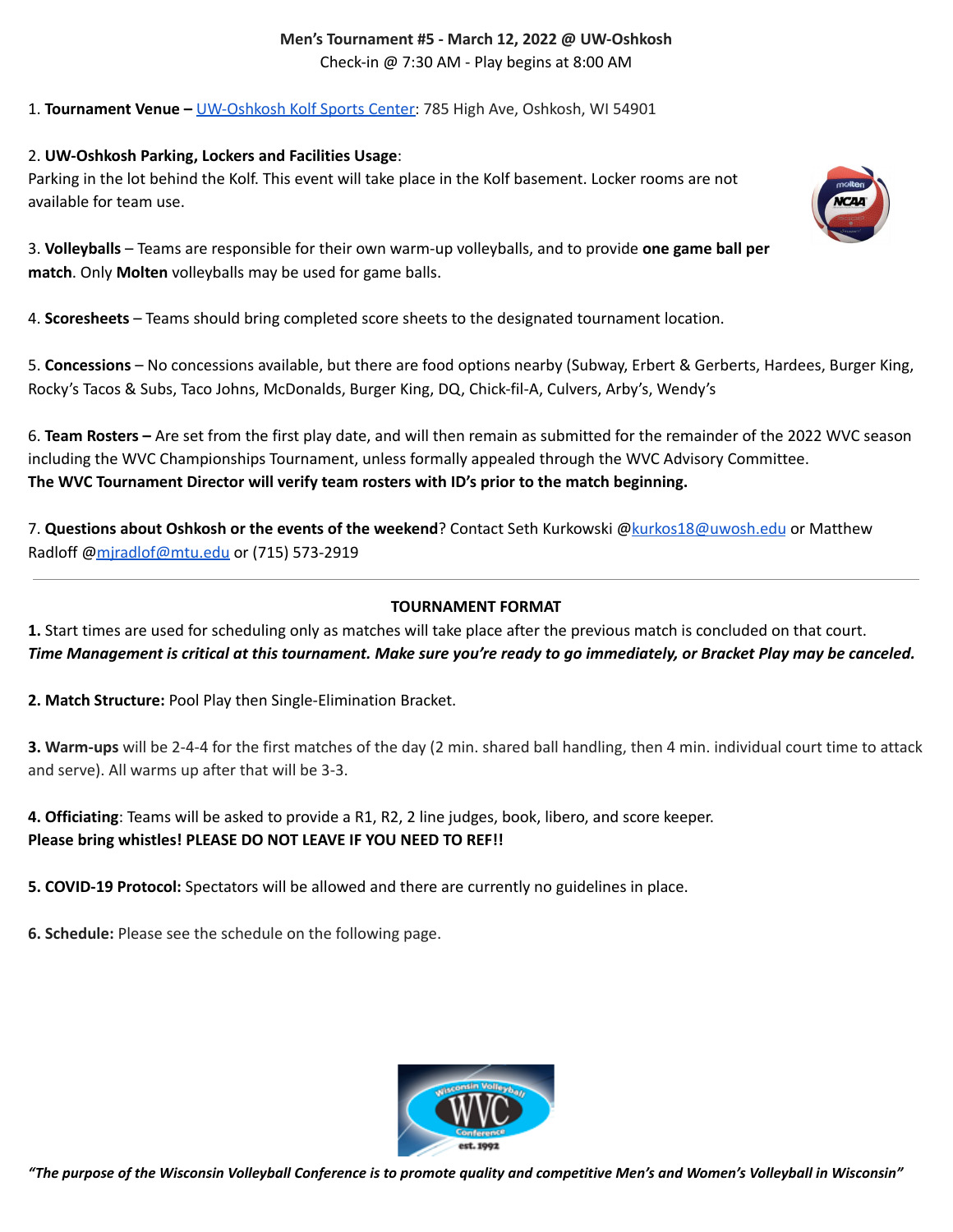| Pool A         |                        | Pool B |                         |  |
|----------------|------------------------|--------|-------------------------|--|
| Team#          | <b>Team Name</b>       | Team # | <b>Team Name</b>        |  |
| $\mathbf{1}$   | <b>UW-Eau Claire 1</b> | 1      | UW-Oshkosh 1            |  |
| $\overline{2}$ | <b>UW-Platteville</b>  | 2      | Northern Michigan       |  |
| 3              | UW-Milwaukee           | 3      | UW-Whitewater 1         |  |
| 4              | <b>UW-Eau Claire 2</b> | 4      | <b>UW-Stevens Point</b> |  |
| 5              | UW-Oshkosh 2           | 5      | <b>UW-Eau Claire 3</b>  |  |

|                    | Court #1       |                | Ref            |  | Court #2  |           | Ref       |  |  |
|--------------------|----------------|----------------|----------------|--|-----------|-----------|-----------|--|--|
| 8:00am             | A2             | A <sub>5</sub> | A <sub>3</sub> |  | <b>B2</b> | <b>B5</b> | <b>B3</b> |  |  |
| 8:45am             | A1             | A4             | A2             |  | <b>B1</b> | <b>B4</b> | <b>B2</b> |  |  |
| 9:30am             | A <sub>3</sub> | A <sub>5</sub> | A1             |  | <b>B3</b> | <b>B5</b> | <b>B1</b> |  |  |
| 10:15am            | A2             | A4             | A <sub>5</sub> |  | <b>B2</b> | <b>B4</b> | <b>B5</b> |  |  |
| 11:00pm            | A1             | A <sub>3</sub> | A4             |  | <b>B1</b> | <b>B3</b> | <b>B4</b> |  |  |
| 11:45pm            | A4             | A <sub>5</sub> | A1             |  | <b>B4</b> | <b>B5</b> | <b>B1</b> |  |  |
| 12:30pm            | A2             | A <sub>3</sub> | A <sub>4</sub> |  | <b>B2</b> | <b>B3</b> | <b>B4</b> |  |  |
| 1:15 <sub>pm</sub> | A1             | A <sub>5</sub> | A2             |  | <b>B1</b> | <b>B5</b> | <b>B2</b> |  |  |
| 2:00pm             | A <sub>3</sub> | A4             | A <sub>5</sub> |  | <b>B3</b> | <b>B4</b> | <b>B5</b> |  |  |
| 2:45pm             | A1             | A2             | A3             |  | <b>B1</b> | <b>B2</b> | <b>B3</b> |  |  |
| ***Bracket Play*** |                |                |                |  |           |           |           |  |  |

## **Tournament Format:**

- **Pool Play:** Pool play will be 2 sets to 25, cap at 27.
- **Bracket:** Best 2 out of 3 sets (Win by 2).
- Teams will compete in pool play and then will play in a pre-seeded bracket.
	- 1st & 2nd Place Teams from each pool move to Gold Bracket.
	- 3rd & 4th Place Teams from each pool move to Silver Bracket.
- Seeding/tie breakers in pool play determined by:
	- Overall match record
	- Overall set record
	- Head to head game record
	- Overall point differential
	- Coin Flip

**Note:** WVC On-Site Coordinator reserves the right to shorten/cancel Bracket play based on time availability.